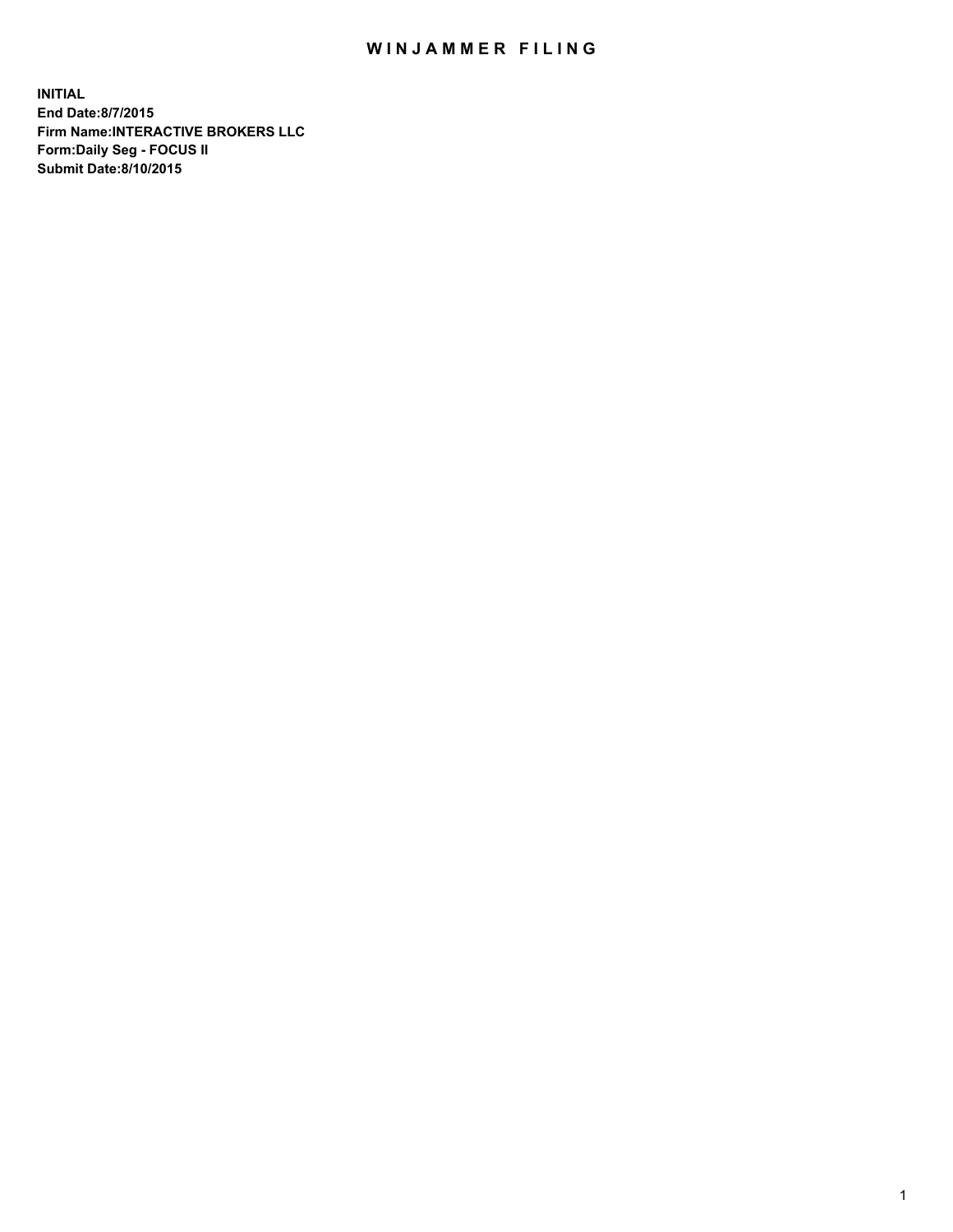## **INITIAL End Date:8/7/2015 Firm Name:INTERACTIVE BROKERS LLC Form:Daily Seg - FOCUS II Submit Date:8/10/2015 Daily Segregation - Cover Page**

| Name of Company<br><b>Contact Name</b><br><b>Contact Phone Number</b><br><b>Contact Email Address</b>                                                                                                                                                                                                                          | <b>INTERACTIVE BROKERS LLC</b><br><b>Michael Ellman</b><br>203-422-8926<br>mellman@interactivebrokers.co<br>$\mathbf{m}$ |
|--------------------------------------------------------------------------------------------------------------------------------------------------------------------------------------------------------------------------------------------------------------------------------------------------------------------------------|--------------------------------------------------------------------------------------------------------------------------|
| FCM's Customer Segregated Funds Residual Interest Target (choose one):<br>a. Minimum dollar amount: ; or<br>b. Minimum percentage of customer segregated funds required:% ; or<br>c. Dollar amount range between: and; or<br>d. Percentage range of customer segregated funds required between:% and%.                         | $\overline{\mathbf{0}}$<br>0<br>155,000,000 245,000,000<br><u>00</u>                                                     |
| FCM's Customer Secured Amount Funds Residual Interest Target (choose one):<br>a. Minimum dollar amount: ; or<br>b. Minimum percentage of customer secured funds required:%; or<br>c. Dollar amount range between: and; or<br>d. Percentage range of customer secured funds required between:% and%.                            | $\overline{\mathbf{0}}$<br>0<br>80,000,000 120,000,000<br>0 <sub>0</sub>                                                 |
| FCM's Cleared Swaps Customer Collateral Residual Interest Target (choose one):<br>a. Minimum dollar amount: ; or<br>b. Minimum percentage of cleared swaps customer collateral required:% ; or<br>c. Dollar amount range between: and; or<br>d. Percentage range of cleared swaps customer collateral required between:% and%. | $\overline{\mathbf{0}}$<br>$\overline{\mathbf{0}}$<br>0 <sub>0</sub><br>0 <sub>0</sub>                                   |

Attach supporting documents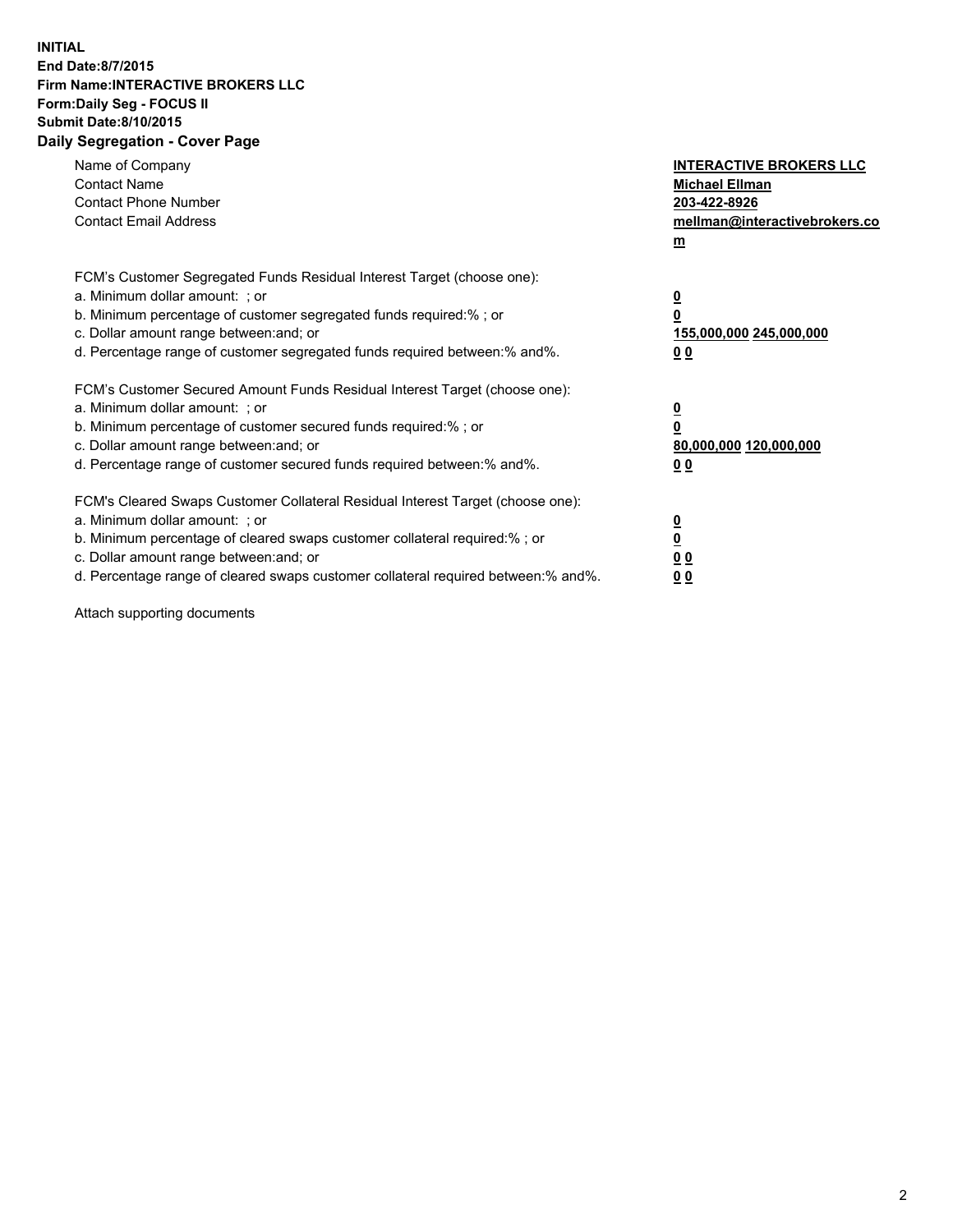## **INITIAL End Date:8/7/2015 Firm Name:INTERACTIVE BROKERS LLC Form:Daily Seg - FOCUS II Submit Date:8/10/2015 Daily Segregation - Secured Amounts**

|     | Foreign Futures and Foreign Options Secured Amounts                                         |                                  |
|-----|---------------------------------------------------------------------------------------------|----------------------------------|
|     | Amount required to be set aside pursuant to law, rule or regulation of a foreign            | $0$ [7305]                       |
|     | government or a rule of a self-regulatory organization authorized thereunder                |                                  |
| 1.  | Net ledger balance - Foreign Futures and Foreign Option Trading - All Customers             |                                  |
|     | A. Cash                                                                                     | 379,369,004 [7315]               |
|     | B. Securities (at market)                                                                   | $0$ [7317]                       |
| 2.  | Net unrealized profit (loss) in open futures contracts traded on a foreign board of trade   | 2,960,700 [7325]                 |
| 3.  | Exchange traded options                                                                     |                                  |
|     | a. Market value of open option contracts purchased on a foreign board of trade              | 39,260 [7335]                    |
|     | b. Market value of open contracts granted (sold) on a foreign board of trade                | $-63,512$ [7337]                 |
| 4.  | Net equity (deficit) (add lines 1.2. and 3.)                                                | 382,305,452 [7345]               |
| 5.  | Account liquidating to a deficit and account with a debit balances - gross amount           | 278,196 [7351]                   |
|     | Less: amount offset by customer owned securities                                            | 0 [7352] 278,196 [7354]          |
| 6.  | Amount required to be set aside as the secured amount - Net Liquidating Equity              | 382,583,648 [7355]               |
|     | Method (add lines 4 and 5)                                                                  |                                  |
| 7.  | Greater of amount required to be set aside pursuant to foreign jurisdiction (above) or line |                                  |
|     |                                                                                             | 382,583,648 [7360]               |
|     | 6.                                                                                          |                                  |
|     | FUNDS DEPOSITED IN SEPARATE REGULATION 30.7 ACCOUNTS                                        |                                  |
| 1.  | Cash in banks                                                                               |                                  |
|     | A. Banks located in the United States                                                       | 68 [7500]                        |
|     | B. Other banks qualified under Regulation 30.7                                              | 0 [7520] 68 [7530]               |
| 2.  | Securities                                                                                  |                                  |
|     | A. In safekeeping with banks located in the United States                                   | 412,327,868 [7540]               |
|     | B. In safekeeping with other banks qualified under Regulation 30.7                          | 0 [7560] 412,327,868 [7570]      |
| 3.  | Equities with registered futures commission merchants                                       |                                  |
|     | A. Cash                                                                                     | $0$ [7580]                       |
|     | <b>B.</b> Securities                                                                        | $0$ [7590]                       |
|     | C. Unrealized gain (loss) on open futures contracts                                         | $0$ [7600]                       |
|     | D. Value of long option contracts                                                           | $0$ [7610]                       |
|     | E. Value of short option contracts                                                          | 0 [7615] 0 [7620]                |
| 4.  | Amounts held by clearing organizations of foreign boards of trade                           |                                  |
|     | A. Cash                                                                                     | $0$ [7640]                       |
|     | <b>B.</b> Securities                                                                        | $0$ [7650]                       |
|     | C. Amount due to (from) clearing organization - daily variation                             | $0$ [7660]                       |
|     | D. Value of long option contracts                                                           | $0$ [7670]                       |
|     | E. Value of short option contracts                                                          | 0 [7675] 0 [7680]                |
| 5.  | Amounts held by members of foreign boards of trade                                          |                                  |
|     | A. Cash                                                                                     | 92,341,507 [7700]                |
|     | <b>B.</b> Securities                                                                        | $0$ [7710]                       |
|     | C. Unrealized gain (loss) on open futures contracts                                         | -476,804 [7720]                  |
|     | D. Value of long option contracts                                                           | 39,266 [7730]                    |
|     | E. Value of short option contracts                                                          | -63,509 [7735] 91,840,460 [7740] |
| 6.  | Amounts with other depositories designated by a foreign board of trade                      | $0$ [7760]                       |
| 7.  | Segregated funds on hand                                                                    | $0$ [7765]                       |
| 8.  | Total funds in separate section 30.7 accounts                                               | 504,168,396 [7770]               |
| 9.  | Excess (deficiency) Set Aside for Secured Amount (subtract line 7 Secured Statement         | 121,584,748 [7380]               |
|     | Page 1 from Line 8)                                                                         |                                  |
| 10. | Management Target Amount for Excess funds in separate section 30.7 accounts                 | 80,000,000 [7780]                |
| 11. | Excess (deficiency) funds in separate 30.7 accounts over (under) Management Target          | 41,584,748 [7785]                |
|     |                                                                                             |                                  |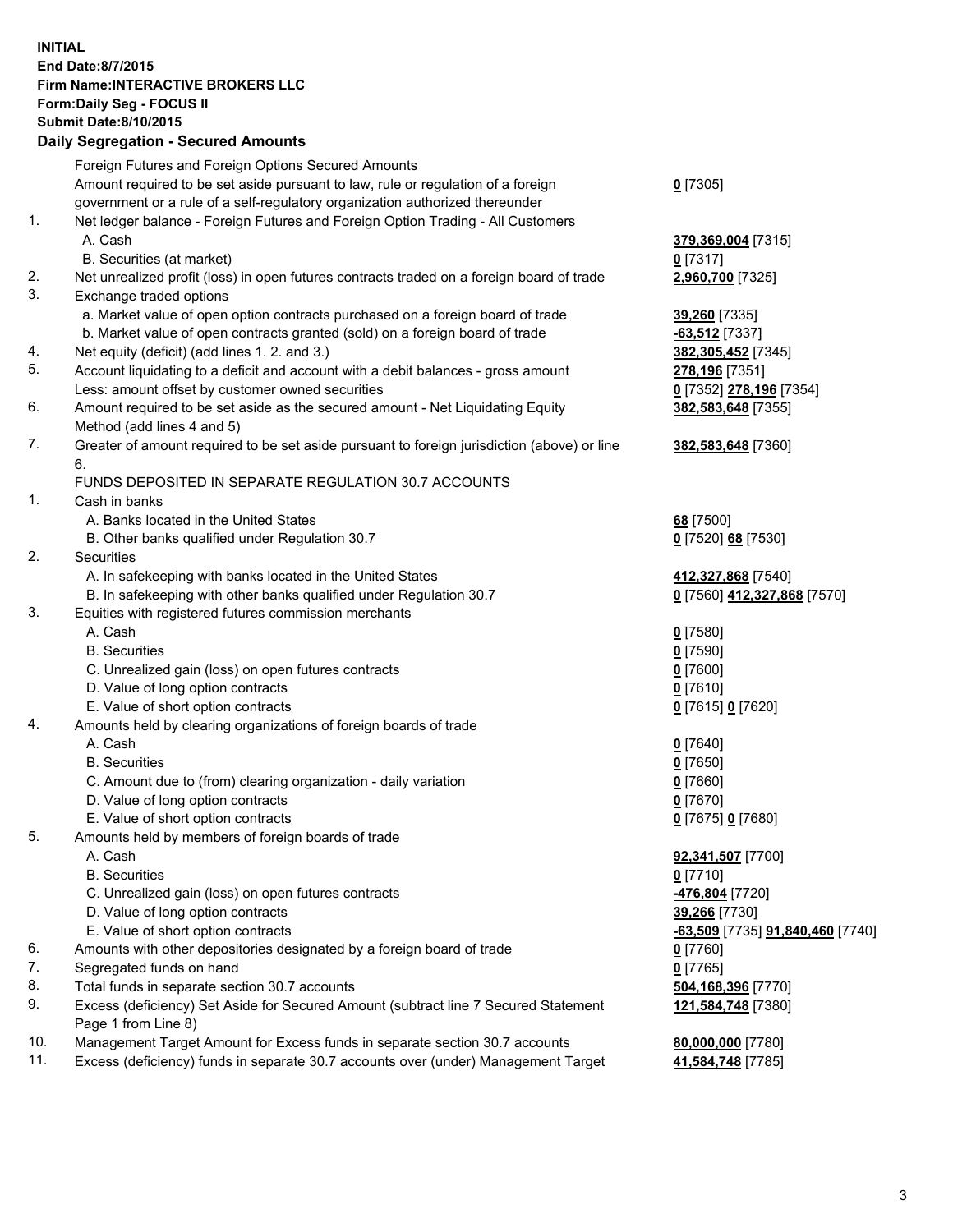**INITIAL End Date:8/7/2015 Firm Name:INTERACTIVE BROKERS LLC Form:Daily Seg - FOCUS II Submit Date:8/10/2015 Daily Segregation - Segregation Statement** SEGREGATION REQUIREMENTS(Section 4d(2) of the CEAct) 1. Net ledger balance A. Cash **2,623,310,740** [7010] B. Securities (at market) **0** [7020] 2. Net unrealized profit (loss) in open futures contracts traded on a contract market **15,748,095** [7030] 3. Exchange traded options A. Add market value of open option contracts purchased on a contract market **95,607,489** [7032] B. Deduct market value of open option contracts granted (sold) on a contract market **-153,889,041** [7033] 4. Net equity (deficit) (add lines 1, 2 and 3) **2,580,777,283** [7040] 5. Accounts liquidating to a deficit and accounts with debit balances - gross amount **126,765** [7045] Less: amount offset by customer securities **0** [7047] **126,765** [7050] 6. Amount required to be segregated (add lines 4 and 5) **2,580,904,048** [7060] FUNDS IN SEGREGATED ACCOUNTS 7. Deposited in segregated funds bank accounts A. Cash **374,922,147** [7070] B. Securities representing investments of customers' funds (at market) **1,386,396,939** [7080] C. Securities held for particular customers or option customers in lieu of cash (at market) **0** [7090] 8. Margins on deposit with derivatives clearing organizations of contract markets A. Cash **40,309,076** [7100] B. Securities representing investments of customers' funds (at market) **1,058,553,917** [7110] C. Securities held for particular customers or option customers in lieu of cash (at market) **0** [7120] 9. Net settlement from (to) derivatives clearing organizations of contract markets **-4,738,043** [7130] 10. Exchange traded options A. Value of open long option contracts **95,522,761** [7132] B. Value of open short option contracts **-156,630,657** [7133] 11. Net equities with other FCMs A. Net liquidating equity **1,125,499** [7140] B. Securities representing investments of customers' funds (at market) **0** [7160] C. Securities held for particular customers or option customers in lieu of cash (at market) **0** [7170] 12. Segregated funds on hand **0** [7150] 13. Total amount in segregation (add lines 7 through 12) **2,795,461,639** [7180] 14. Excess (deficiency) funds in segregation (subtract line 6 from line 13) **214,557,591** [7190] 15. Management Target Amount for Excess funds in segregation **155,000,000** [7194]

16. Excess (deficiency) funds in segregation over (under) Management Target Amount Excess

**59,557,591** [7198]